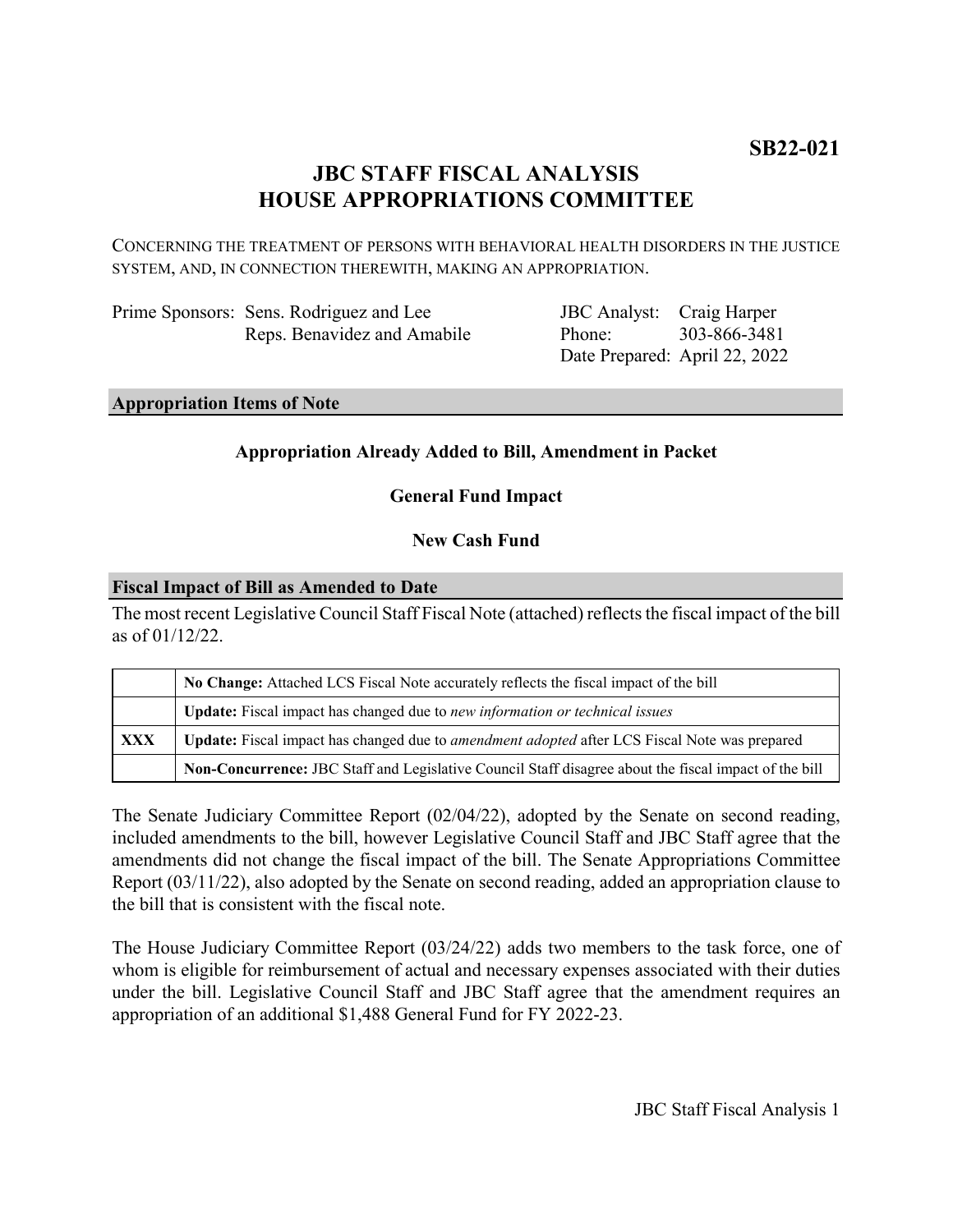| <b>Amendments in This Packet for Consideration by Appropriations Committee</b> |                                        |  |
|--------------------------------------------------------------------------------|----------------------------------------|--|
| Amendment Description                                                          |                                        |  |
| J.002                                                                          | Staff-prepared appropriation amendment |  |

# **Current Appropriations Clause in Bill**

The bill includes a clause that appropriates \$106,643 General Fund to the Legislative Department for FY 2022-23. This provision also states that the appropriation is based on the assumption that the Department will require an additional 1.0 FTE. However, the current appropriation does not include the additional \$1,488 General Fund required by the House Judiciary Committee Report.

# **Description of Amendments in This Packet**

**J.002** Staff has prepared amendment **J.002** (attached) to change the existing clause to appropriate an additional \$1,488 General Fund to the Legislative Department for the reimbursement costs associated with the House Judiciary Committee Report. With the amendment, the appropriation would provide a total of \$108,131 General Fund to the Legislative Department for FY 2022-23.

### **Points to Consider**

# *General Fund Impact*

The Joint Budget Committee has proposed a budget package for FY 2022-23 based on the March 2022 Legislative Council Staff revenue forecast. The budget package includes two set-asides:

- \$40.0 million General Fund for bills that create ongoing obligations; and
- \$900.0 million General Fund for bills that create one-time obligations in FY 2022-23.

The \$40.0 million *appropriations* set-aside includes an additional \$6.0 million General Fund to provide a 15.0 percent General Fund reserve for those appropriations. The \$900.0 million *obligations* set-aside does not include an additional amount for a General Fund reserve and, assumes, but does not require, that obligations be addressed through statutory transfers rather than appropriations. Therefore *appropriations* from the \$900.0 million set-aside require an additional 15.0 percent to maintain the statutory General Fund reserve.

This bill creates an ongoing obligation and requires a General Fund appropriation of \$108,131 for FY 2022-23, reducing the \$40.0 million set aside by the same amount.

### *Technical Issues*

As discussed on page 2 of the Fiscal Note, a provision in the bill requires Legislative Council Staff (LCS) and the Office of Legislative Legal Services (OLLS) to provide staff support for the committee within existing appropriations. As identified in the State Expenditures section on page 3 of the Fiscal Note, there are no existing appropriations available to implement the bill. The provision also specifies that, if appropriations are not available, they should be requested through